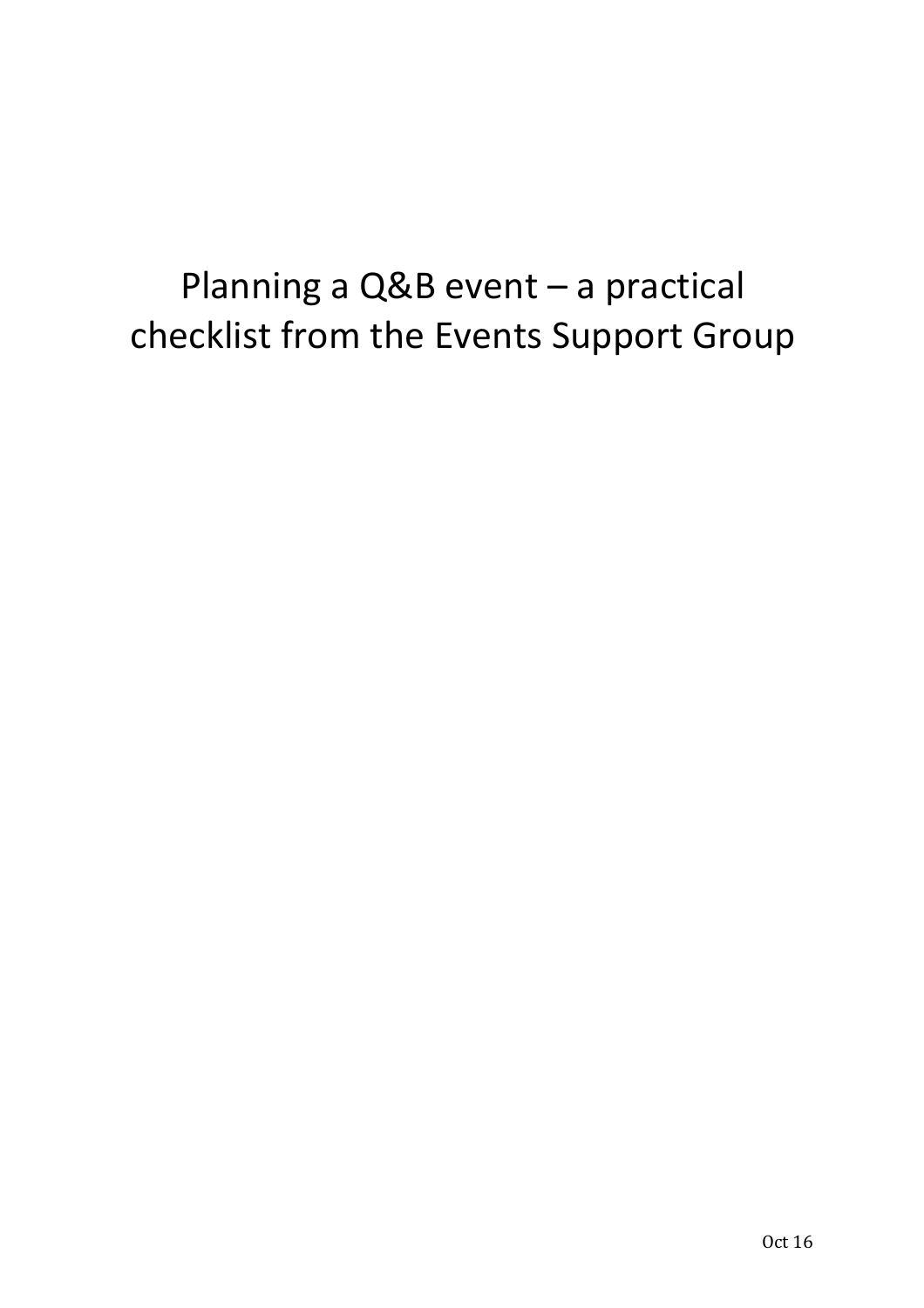### Practical checklists

#### *THINGS TO THINK ABOUT AS YOU PLAN THE VENUE*

#### How should each room be set up?

There are standard plans for Lecture, cabaret, and boardroom - especially in larger venues they will set up the tables and chairs and ask how these should be.

There is a page of examples in the Friends House Hospitality brochure in this pack.

Does the layout change? If so who/how will this happen?

Consider fire exits, accessibility and consult with onsite staff or local friends/Wardens to design a safe and efficient space. You may want to create a room layout plan or a list of rooms and required layouts if there is more than one or the room has to be changed.

- Is power required? If so where is it  $-$  do you need extension cords and cable protectors?
- Is all hardware/software working correctly  $-$  including microphones and sound
- Is there a loop system for hard of hearing?
- Is there Wi-Fi? If so will it be free to all attendees or only for specific people (speakers and organisers), do you need passwords etc.?
- Check there are adequate cloakroom facilities  $-$  if it is winter there will be more coats and they will be bulky.
- Check there are adequate toilets  $-$  or consider staggering finishing times or extending breaks to allow everyone to access.
- You will need a reception  $-$  to check tickets and take money.
- Q&B will want a table to sell copies of publications and to display membership material.
- $\bullet$  Marketplace often there is a table for leaflets from attendees and speakers.

Are there any unusual things about this venue that may need to be explained?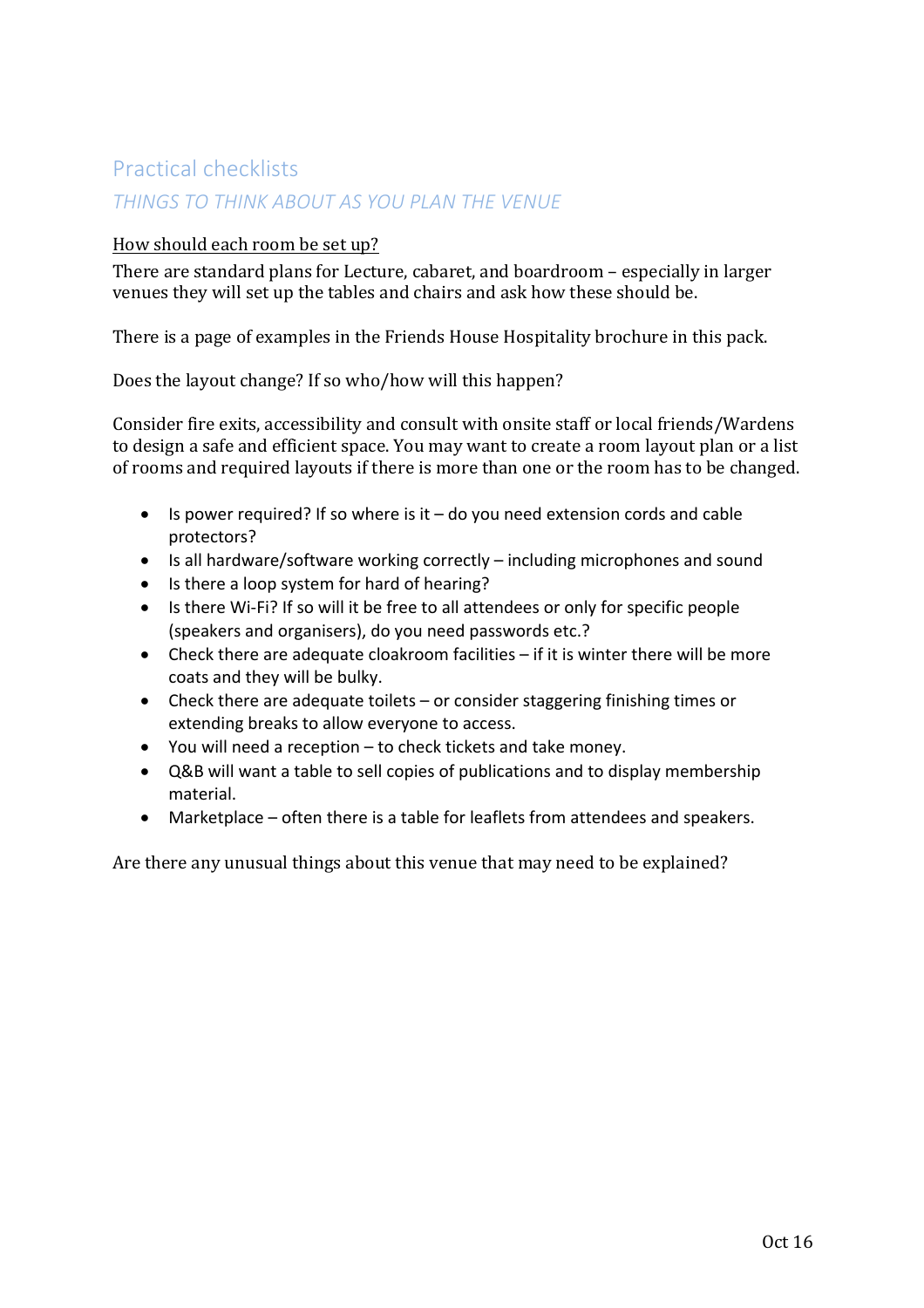#### *ORGANISING THE DAY*

The team

- Appoint a clerk they can also explain a bit about the Quaker way of doing things and that a minute will be made during the day.
- Organise a person or group, often the clerk, to write a minute.
- Appoint someone to open the event, greet everyone, introduce the day and speakers, do any notices and ensure the event keeps to time. This may be the clerk of course!
- Ensure someone has responsibility for each of the speakers. Meeting and greeting them, ensuring they have drinks, time to collect their thoughts beforehand, are thanked and walked out of the room rather than abandoned.
- Have a separate organiser who has an overview and keeps track of time and prompts, speakers, questioners.
- Appoint people (at least two) to handle money for tickets on the day, the list of people who have already paid and ensure there is a float available. Have someone outside of this pair check the float and total monies before and after the event.
- Have runners/go-fers available who can sort out the missing tables, go to reception or the Warden to ask a question and ensure things run smoothly.
- Appoint doorkeepers to direct people to the rooms and to control access.
- Appoint elders for any Meeting for Worship who may need to explain what MfW is.
- Appoint people to be responsible for catering and other refreshments which may include the washing up!
- Consider if you need to organise someone to take photos, write a report, give feedback, collect evaluation forms (if handed out), liaise with catering or child care,
- Create and print any direction signs, name badges, copies of the programme, room posters etc. that you may need.
- $\bullet$  If roving microphones will be needed (and always use a loop if possible to ensure everyone can hear, including those using hearing aids) decide how many and appoint people to do this.